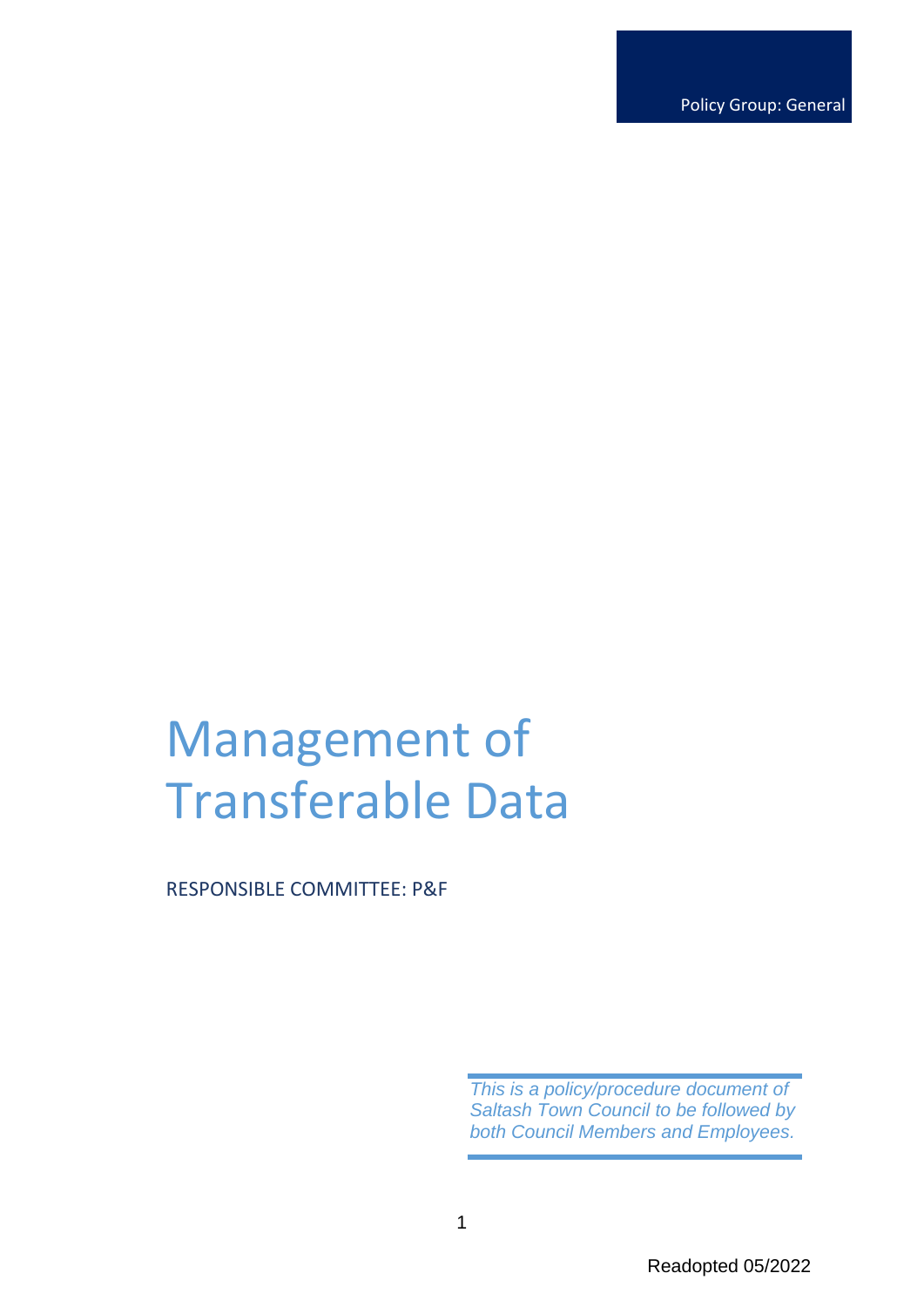| <b>Current Document Status</b>       |                       |                    |                 |  |
|--------------------------------------|-----------------------|--------------------|-----------------|--|
| <b>Version</b>                       | 1/2022                | <b>Approved by</b> | <b>ATM</b>      |  |
| <b>Date</b>                          | <b>June 2018</b>      | <b>Date</b>        | 05.05.2022      |  |
| <b>Responsible</b><br><b>Officer</b> | <b>AJT</b>            | Minute no.         | 54/22/23b(xiii) |  |
| <b>Next review date</b>              | Annual or as required |                    |                 |  |

| <b>Version History</b> |                |                      |                                       |  |
|------------------------|----------------|----------------------|---------------------------------------|--|
| <b>Date</b>            | <b>Version</b> | <b>Author/Editor</b> | <b>Notes</b>                          |  |
| 06/2018                |                | SLCC/ajt             | <b>NEW-GDPR</b>                       |  |
| April 2021             |                | <b>AJT</b>           | Reviewed for reapproval – new council |  |
| May 2022               | 1/2022         | <b>AJT</b>           | Reviewed for reapproval               |  |

| <b>Document Retention Period</b> |  |  |
|----------------------------------|--|--|
| Until superseded                 |  |  |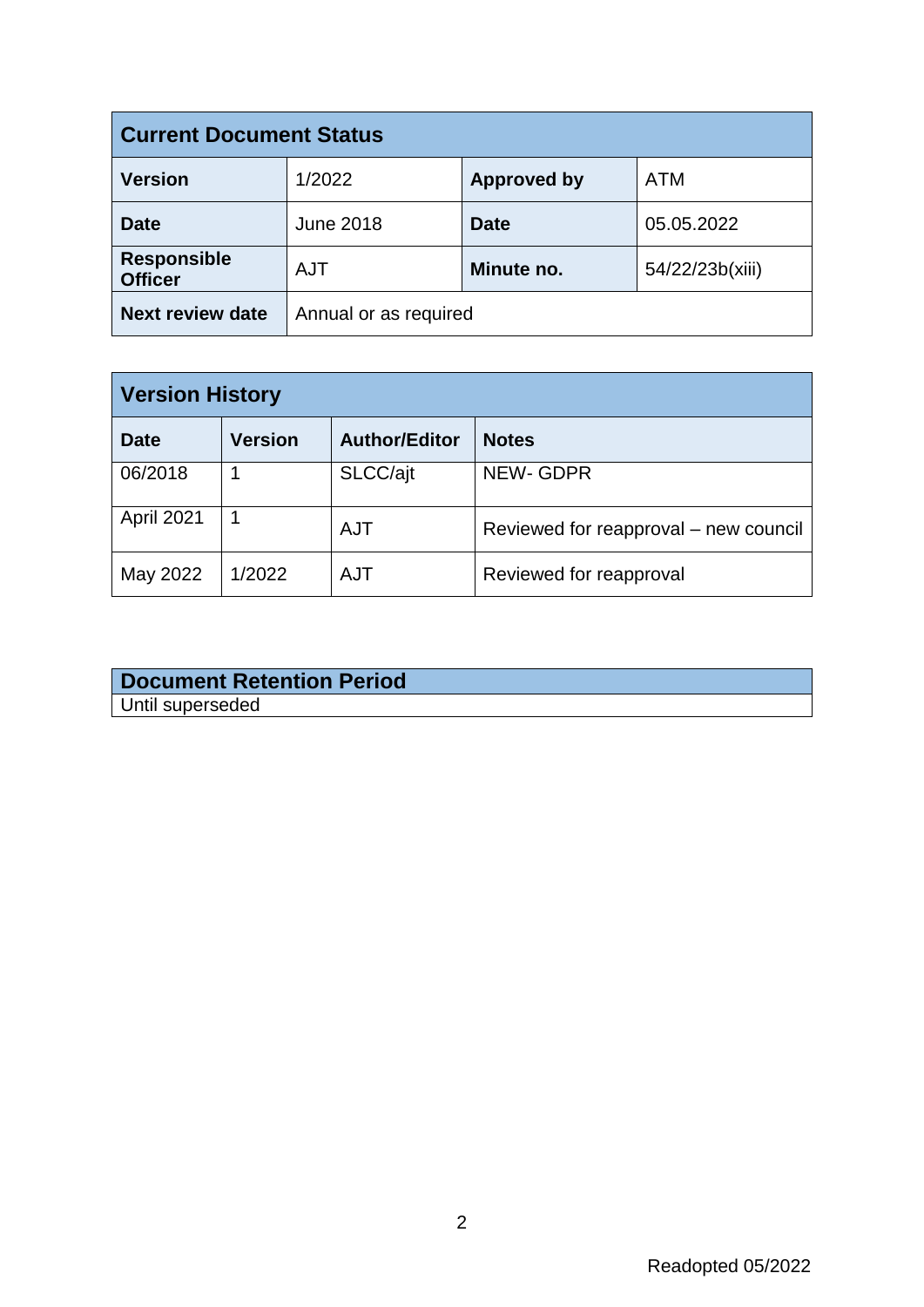# **Saltash Town Council**

# The Management of Transferable Data Policy

# **Contents**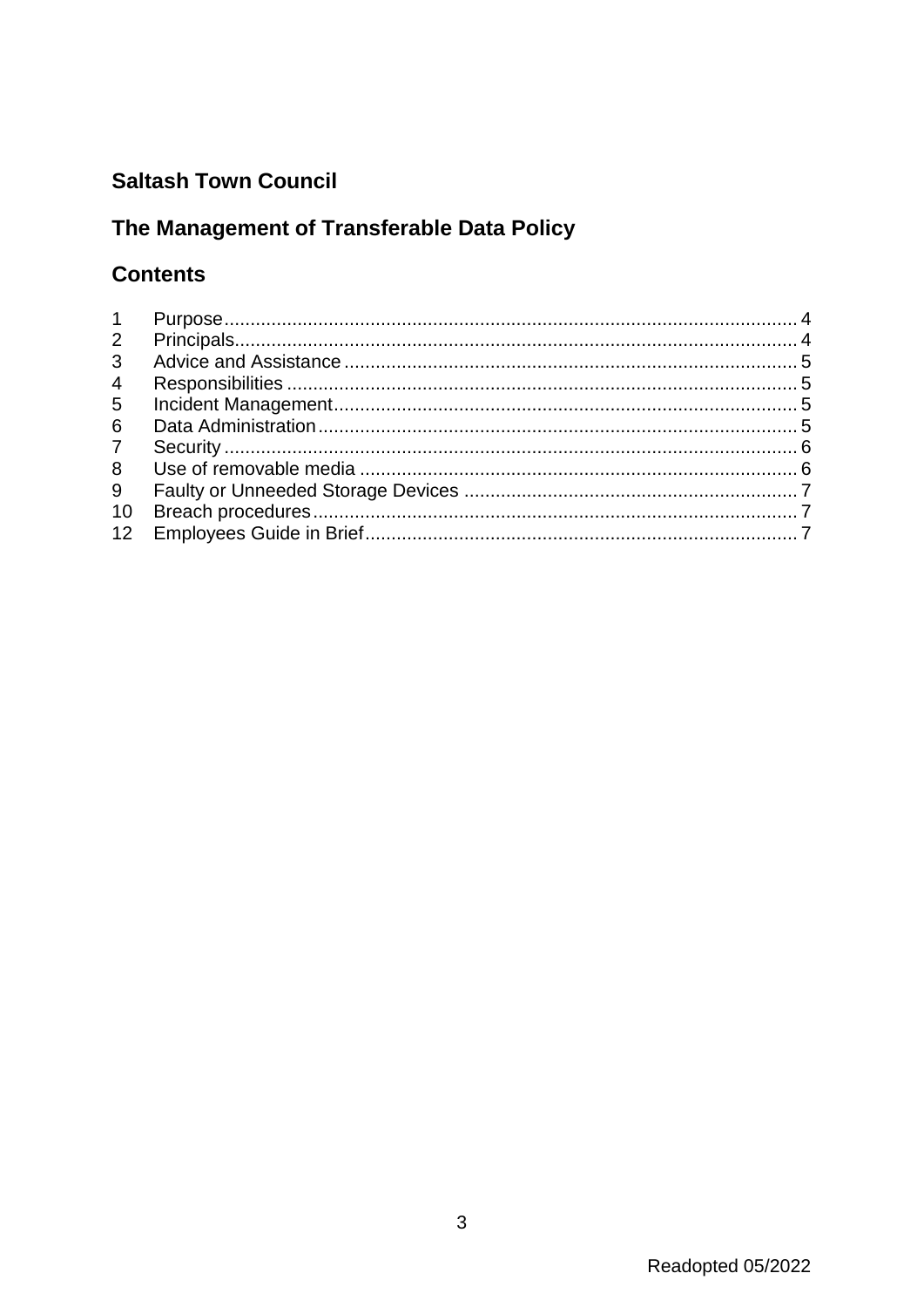# <span id="page-3-0"></span>**1 Purpose**

- 1.1 This policy supports the controlled storage and transfer of information by Councillors and all employees, temporary staff and agents (contractors, consultants and others working on behalf of the Council) who have access to and use of computing equipment that is owned or leased by Saltash Town Council.
- 1.2 Information is used throughout the Council and is sometimes shared with external organisations and applicants. The use of removable media may result in the loss of the ability to access information, or interference with the integrity of information, which could have a significant effect on the efficient operation of the Council and may result in financial loss and an inability to provide services to the public.
- 1.3 It is therefore essential for the continued operation of the Council that the availability, integrity and confidentiality of all storage devices are maintained at a level which is appropriate to the Council's needs.
- 1.4 The aims of the policy are to ensure that the use of removable storage devices is accomplished with due regard to:
	- 1.4.1 Enabling the correct data to be made available where it is required;
	- 1.4.2 Maintaining the integrity of the data;
	- 1.4.3 Preventing unintended consequences to the stability of the computer network;
	- 1.4.4 Building confidence and trust in data that is being shared between systems;
	- 1.4.5 Maintaining high standards of care towards data and information about individual parishioners, staff or information that is exempt from disclosure;
	- 1.4.6 Compliance with legislation, policies or good practice requirements.

## <span id="page-3-1"></span>**2 Principals**

- 2.1 This policy sets out the principles that will be adopted by the Council in order for material to be safely stored on removable media so that the risk of loss or corruption to work data is low.
- 2.2 Removable media includes but is not limited to: USB memory sticks, memory cards, portable memory devices, CD / DVDs, diskettes and any other device that transfers data between systems, or stores electronic data separately from email or other applications.
- 2.4 Any person who intends to store Council data on removable media must abide by this Policy. This requirement devolves to Councillors, employees and agents of the Council, who may be held personally liable for any breach of the requirements of this policy.
- 2.5 Failure to comply with this policy could result in disciplinary action.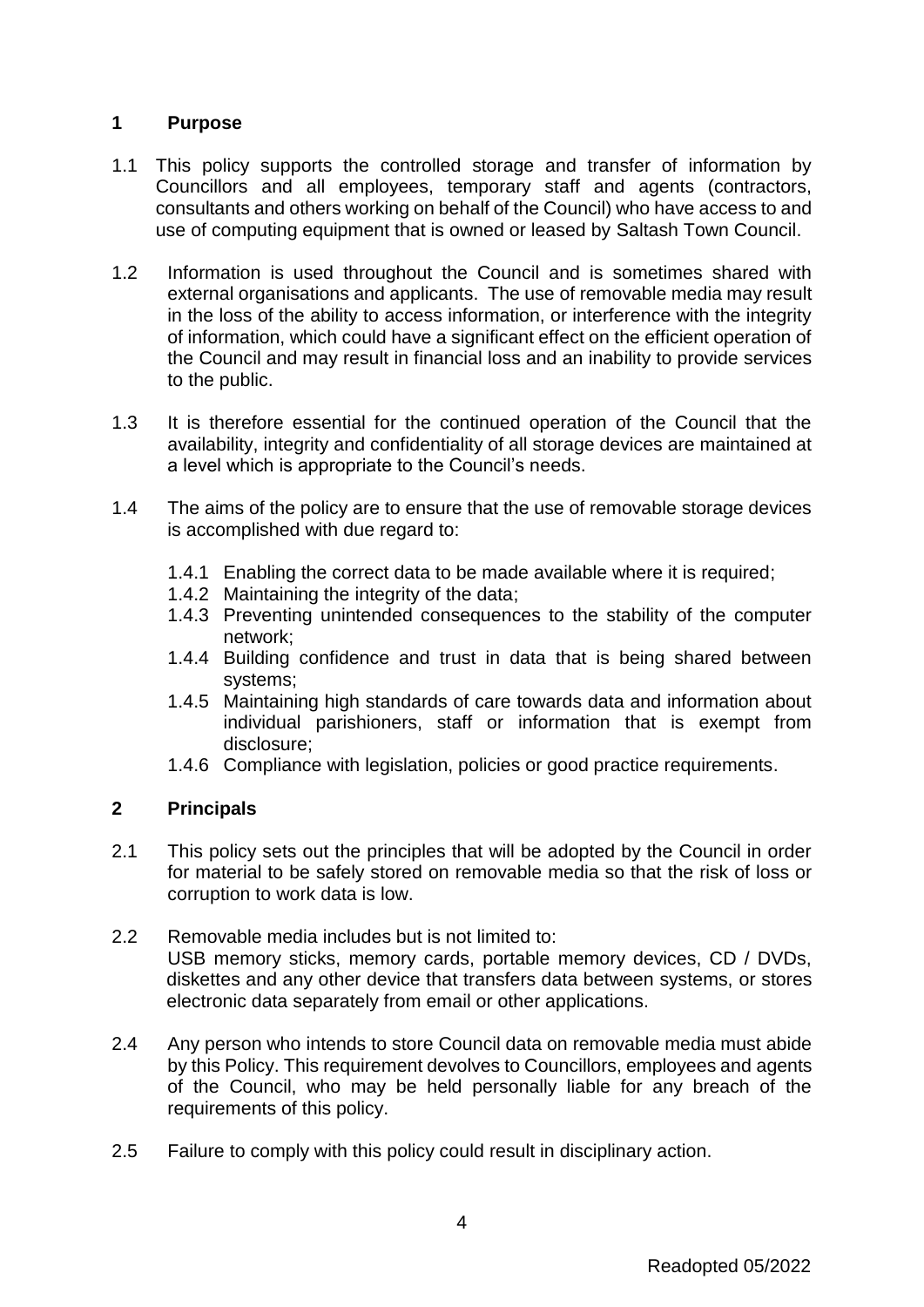## <span id="page-4-0"></span>**3 Advice and Assistance**

- 3.1 The Clerk will ensure that everyone that is authorised to access the Councils information systems is aware of their obligations arising from this policy.
- 3.2 A competent person should be consulted over any hardware or system issues. Advice and guidance on using software packages should be also sought from a competent person.

## <span id="page-4-1"></span>**4 Responsibilities**

- 4.1 The Clerk is responsible for enforcing this policy and for having arrangements in place to identify the location of all data used in connection with Council business.
- 4.2 Users of removable media must have adequate Records Management / Information Security training so that relevant policies are implemented.

## <span id="page-4-2"></span>**5 Incident Management**

- 5.1 It is the duty of all employees and agents of the Council to not allow storage media to be compromised in any way whilst in their care or under their control. There must be immediate reporting of any misuse or irresponsible actions that affect work data or information, any loss of material, or actual, or suspected breaches in information security to the Clerk.
- 5.2 It is the duty of all Councillors/Employees to report any actual or suspected breaches in information security to the Clerk.

#### <span id="page-4-3"></span>**6 Data Administration**

- 6.1 Removable media should not be the only place where data created or obtained for work purposes is held, as data that is only held in one place and in one format is at much higher risk of being unavailable through loss, destruction or malfunction of equipment, than data which is routinely backed up.
- 6.2 Where removable media is used to transfer material between systems then copies of the data should also remain on the source system or computer, until the data is successfully transferred to another computer or system.
- 6.3 Where there is a business requirement to distribute information to third parties, then removable media must only be used when the file cannot be sent or is too large to be sent by email or other secure electronic means.
- 6.4 Transferring material to removable media is a snapshot of the data at the time it was saved to the media. Adequate labelling must be undertaken so as to easily identify the version of the data, as well as its content.
- 6.5 Files must be deleted from removable media, or the removable media destroyed, when the operational use of the material has been completed. The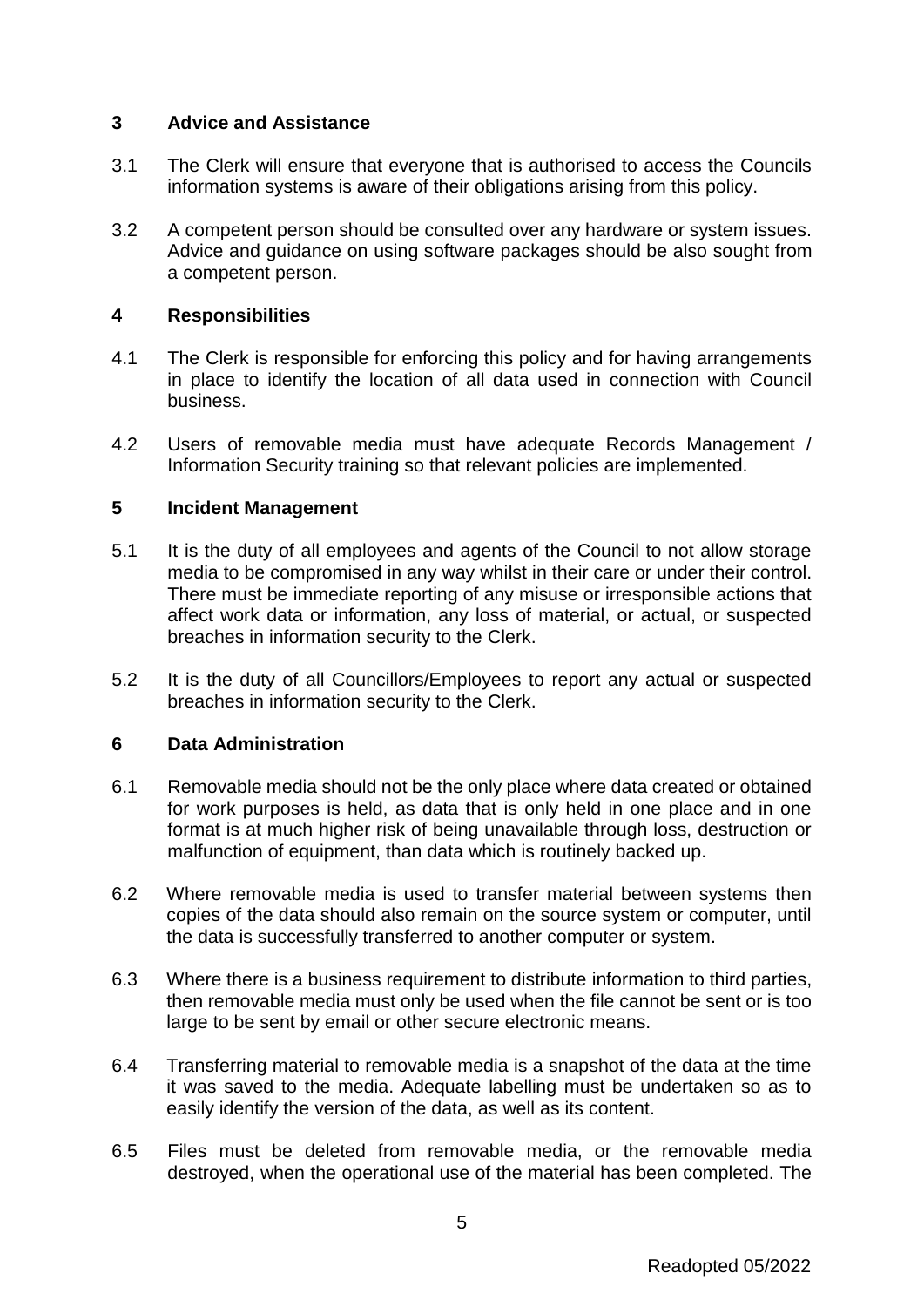Council's retention and disposition schedule must be implemented by Councillors, employees, contractors and agents for all removable media.

## <span id="page-5-0"></span>**7 Security**

- 7.1 All storage media must be kept in an appropriately secure and safe environment that avoids physical risk, loss or electrical corruption of the business asset. Due to their small size there is a high risk of the removable media being mislaid lost or damaged, therefore special care is required to physically protect the device and the data. Anyone using removable media to transfer data must consider the most appropriate way to transport the device and be able to demonstrate that they took reasonable care to avoid damage or loss.
- 7.2 Virus Infections must be prevented from damaging the Councils network and computers. Virus and malware checking software approved by the Council, must be operational on both the machine from which the data is taken and the machine on to which the data is to be loaded. The data must be scanned by the virus checking software, before the media is loaded on to the receiving machine.
- 7.3 Any memory stick used in connection with Council equipment or to store Council material should usually be Council owned. However work related data from external sources can be transferred to the Council network using memory sticks that are from trusted sources and have been checked using current antivirus software.
- 7.4 The Council will not provide support or administrator access for any non-council memory stick.

#### <span id="page-5-1"></span>**8 Use of removable media**

- 8.1 Care must be taken over what data or information is transferred onto removable media. Only the data that is authorised and necessary to be transferred should be saved on to the device.
- 8.3 Council material belongs to the Council and any equipment on which it is held should be under the control of the Council and not available to be used for other purposes that may compromise the data.
- 8.4 All data transferred to removable media should be in accordance with an agreed process established by the Council so that material can be traced.
- 8.5 The person arranging the transfer of data must be authorised to make use of, or process that particular data.
- 8.6 Whilst in transit or storage the data must be given appropriate security according to the type of data and its sensitivity.

6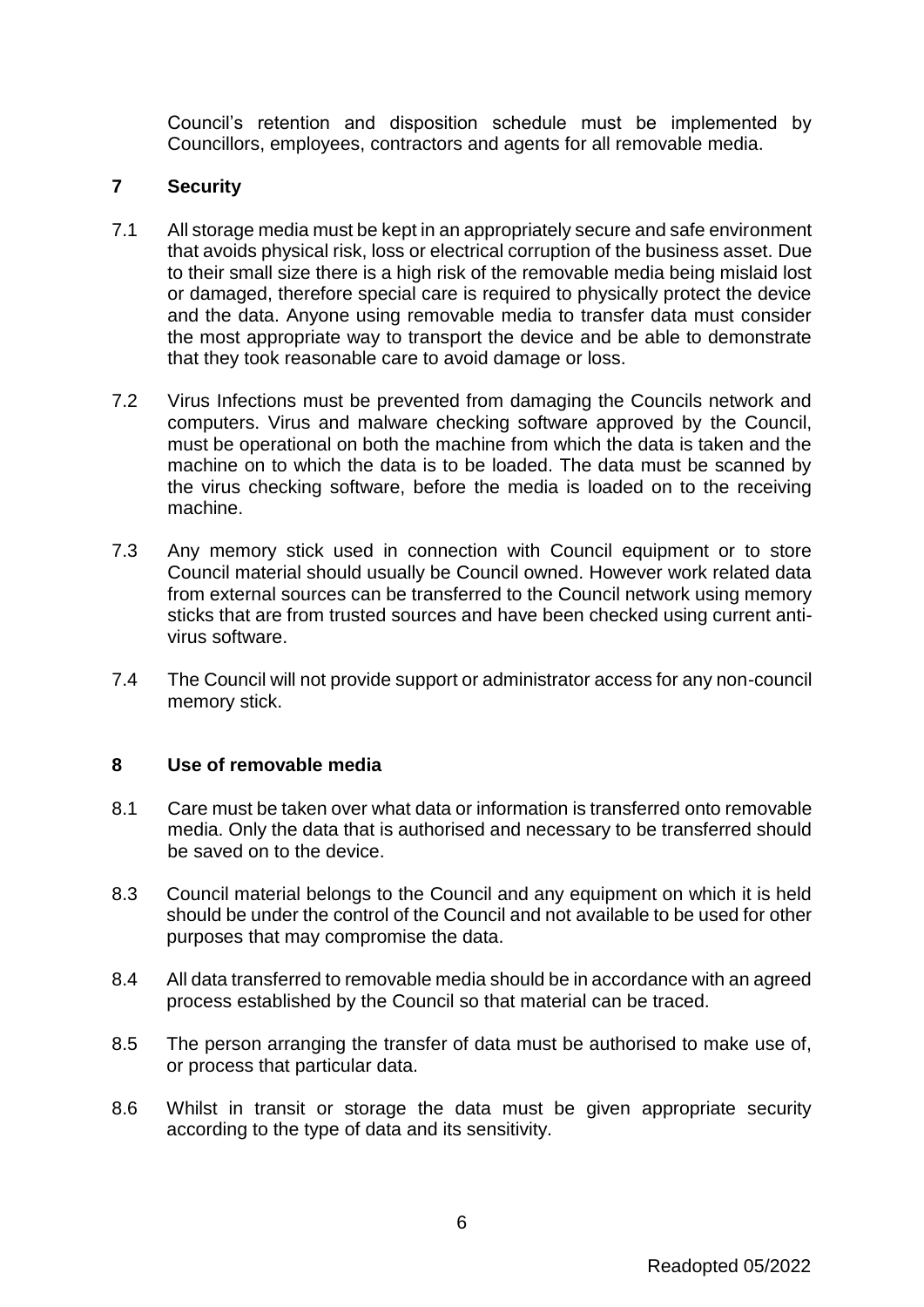8.7 Encryption must be applied to the data file unless there is no risk to the Council, other organisations or individuals from the data being lost whilst in transit or storage. If encryption is not available then password control must be applied if removable media must be used for the business purpose.

#### <span id="page-6-0"></span>**9 Faulty or Unneeded Storage Devices**

- 9.1 Damaged or faulty media must not be used. The Clerk must be consulted over any damaged equipment, peripherals or media.
- 9.2 All unneeded or faulty storage devices must be dealt with securely to remove the data before reallocating or disposing of the device.

#### <span id="page-6-1"></span>**10 Breach procedures**

- 10.1 Users who do not adhere to this policy will be dealt with through the Councils disciplinary process.
- 10.2 Where external service providers, agents or contractors breach the policy, this should be addressed through contract arrangements.

#### **11 Review and Revision**

11.1 This policy will be reviewed annually by the Council and revised according to developments in legislation, guidance, accepted good practice and operational use.

#### <span id="page-6-2"></span>**12 Employees Guide in Brief**

- 12.1 Data and information are valuable and must be protected.
- 12.2 Only transfer data onto removable media, if you have the authority to do so.
- 12.4 All transfer arrangements carry a risk to the data.
- 12.5 Run the virus checking programme on the removable media each time it is connected to a computer.
- 12.6 Only use approved products for Council data.
- 12.7 Activate encryption on removable media wherever it is available and password protection if not available
- 12.8 Data should be available for automatic back up and not solely saved to removable media.
- 12.9 Delete files from removable media, or destroy the media, after the material has been used for its purpose.